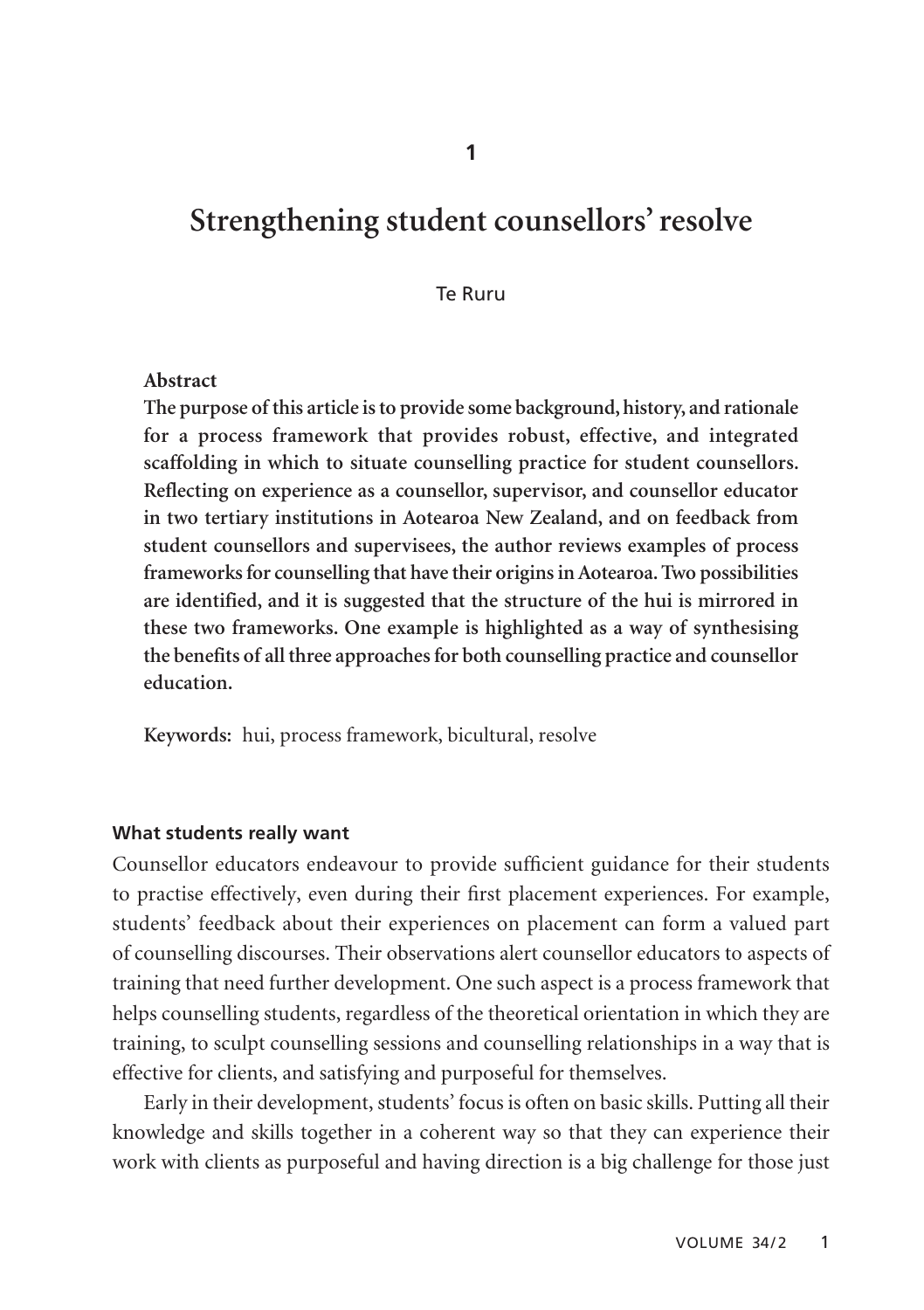starting out. Students can benefit from having a practice framework that will help them to facilitate their counselling sessions in ways that are competent and safe for their clients. An early experience of being able to design counselling sessions effectively will give students a sense of being craftspeople with a toolbox of interventions, rather than just being counselling technicians.

### **Counselling as craft**

As a metaphor to describe the complex work in which counsellors engage, "craft" is one way of beginning to think about the issue of design. McLeod (2007) introduces the concept of "craftsmanship," and holds that "A good counsellor, no matter whether the context they operate in is high-end private practice or the corner of a busy innercity health clinic, functions as a craft worker" (p. 259).

Doherty (2012) claims that therapists "can get so focused on assessments and strategies that we don't pay enough attention to the core craft of our work: the spoken word." Furthermore, he suggests that the concept of "craft" differs from two images that are often used to describe the essence of being a counsellor: the scientistpractitioner and the therapist as artist. Steve de Shazer (1988) considers counselling to be partly art and partly science, and therefore a craft. The example of the expert potter can be used to illustrate this view (Te Ruru, 2001a). Because there are objective, measurable, and sensory-specific criteria for making a ceramic teapot, it does not take an outstanding artist to make such a pot. Its success or failure is easily established because there are clear and teachable guidelines for assessing the finished article. A teapot will either pour well or dribble inconveniently down its spout. However, a teapot can also be aesthetically appealing. Its worth in this case is measured not only by its functionality but also by its quality as a work of art.

In an analogous sense, the competent counsellor has sufficient knowledge, a theoretical understanding of and access to current research (science), *and* talent enough to practise competently (art). However, the X factor that seems to be present in truly effective counsellors is the craft that generates a creativity and imagination that allows them to practise in an individually unique, resourceful, and fluent style that provides counselling experiences that are seamless, inspiring, and profoundly transformative for clients. Effective training programmes can offer students a process framework that will scaffold their early counselling experience in a way that keeps them and their clients safe *and* allows for the artful growth of counselling expertise.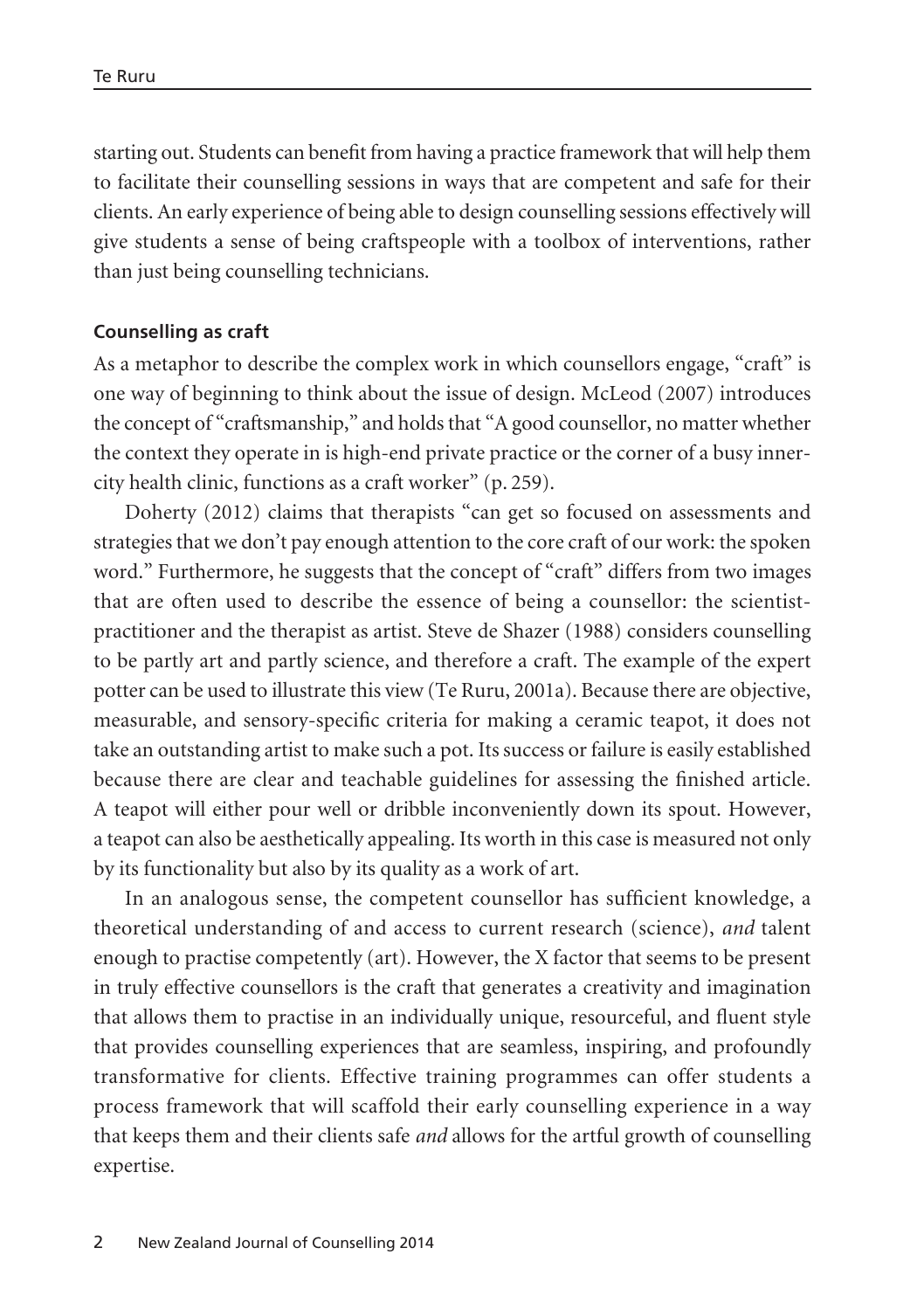### **In our own backyard**

Students can be encouraged to look for examples of process frameworks that have their origins in Aotearoa New Zealand. Any search for guiding principles and patterns needs to draw upon experience, as well as the observation of what is happening at a local level. This means that the development of theory is firmly grounded in a sense of place—the ground on which we stand. A strong sense of local experience is a counsellor's türangawaewae. The value of any counselling approach needs to be evaluated in terms of its immediate social, economic, and cultural ecology.

Connell (2007) finds that modern social science in its initial discourses was rooted in the history and politics of imperialism. At the New Zealand Counselling and Guidance Association's (NZCGA's) first marae-based conference on Tu Tangata Whanau Marae in Palmerston North in 1985, Mason Durie expressed the view that "A lot of the concepts that are used in counselling are in fact imports from various schools of Western thought, particularly the United States and particularly the United Kingdom" (Durie, 1985). Herbert (2002) observed a similar trend in early clinical psychology training programmes. This bias tended to disenfranchise other approaches to fostering health and wellbeing in the many indigenous communities outside the experience of European and US theorists.

To some extent, the emergence of counsellor education in Aotearoa New Zealand reflected that bias towards northern theory. However, the last four decades have seen exciting developments on the home front. In the early 1970s, counsellor education programmes began to be established in tertiary institutions. The University of Canterbury promoted this development with the "first university-based counsellor education course" (Manthei, 2014, p. 6), headed by John Small and colleagues. A wide range of New Zealand practitioners and academics began to populate reading lists for students enrolled in New Zealand counsellor education programmes (Bird, 2004; Bolstad, 2002, 2004; Cooper, 2013; Crocket, Agee, & Cornforth, 2011; Hall, Bodenhamer, Bolstad, & Hamblett, 2001; Hermansson, 1992; Hermansson & Webb, 2009; Ludbrook, 2012; Manthei, 1997; Manthei & Miller, 2000; Munroe, Manthei, & Small, 1989). Since its establishment in 1974, the New Zealand Association of Counsellors (NZAC), originally the NZCGA, has actively promoted local initiatives (Hermansson, 1999). Counsellors were encouraged to contribute to the NZCGA then the NZAC newsletter. The emergence of the *New Zealand Counselling and Guidance Association Journal*, which then became the *New Zealand Journal of Counselling*, provided a forum for more scholarly and research-based articles on counselling practice in Aotearoa New Zealand.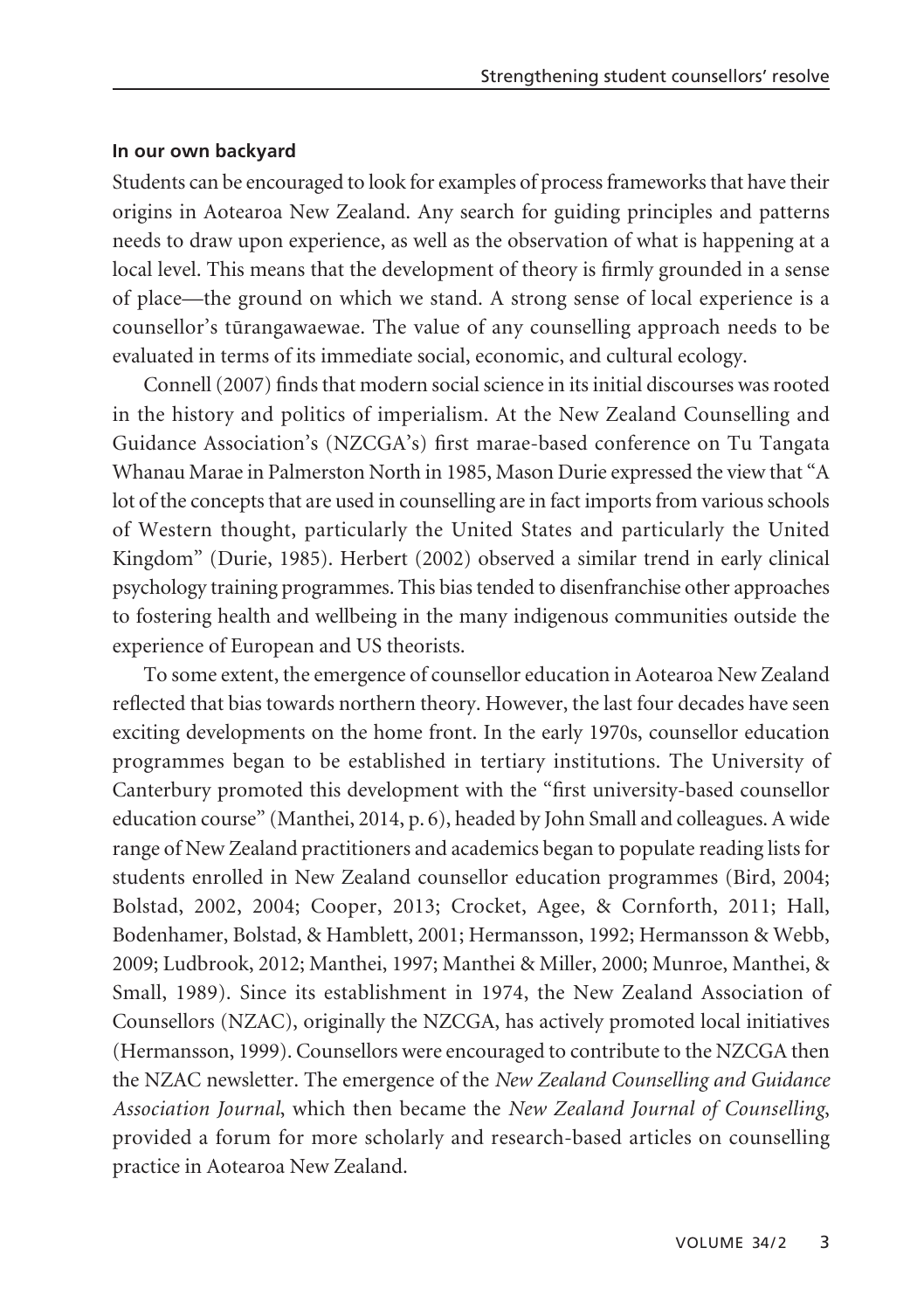By the end of 1990, two NZAC conferences had been held on marae (Hermansson, 1999). Recent years have seen the incorporation of Te Ahi Kaa at executive level in the NZAC, and the launching of a national hui for Mäori counsellors in 2013. In 1991, the NZAC adopted a Mäori name, Te Röpü Kaiwhiriwhiri o Aotearoa—"the 'weaving' group of Aotearoa" (NZAC, 2012a). The presence and handing over of Ngä Kete Mätauranga (the baskets of knowledge) as a central symbol at national conferences introduced an element of indigenous ritual and acknowledgement of tikanga Mäori within the counselling community (Lang, 2003). One of the metaphors that can be suggested to counselling students for their reflection is that they might consider themselves to be weavers of Aotearoa New Zealand, and that the craft of weaving their counselling sessions into meaningful and inspiring patterns is a goal to which they can aspire.

Students can be reminded that they live in a unique South Pacific island country, that Aotearoa New Zealand is a treaty nation, and that they practise counselling in Aotearoa by virtue of the Treaty of Waitangi. Therefore, one way of advancing their understanding of becoming biculturally competent, and answering the NZAC *Code of Ethics*' call to "actively support the principles embodied in the Treaty of Waitangi" (NZAC, 2012b, 4.3), would be to look first at an indigenous approach for engaging and disengaging with people who flourished on the islands of Aotearoa long before Päkehä settlement.

### **Hui as a process that mirrors engaging and disengaging with clients**

In their search for a meaningful way of crafting their counselling practice, students can discover that the structure of hui provides an example of a process framework for engaging and disengaging with clients. Durie (2011) noted the appearance of marae on tertiary campuses in recent decades as an encouraging sign of the growing recognition of indigenous frameworks for educating students training in health and wellbeing professions. The presence of educational marae on campuses provides a beacon that suggests the importance of bicultural awareness, as well as providing a convenient way to help students learn by being immersed in a Mäori cultural context through attendance at, and participation in, noho marae. Lang (2008) has advocated for noho marae as an effective way of advancing biculturalism for counsellors in training. Just as the Treaty of Waitangi can be thought of as a "social practice metaphor" (Crocket, 2013, p. 55), so the noho marae can provide experiential metaphors for counselling practice. A skeletal summary of the key aspects of a hui makes this link apparent.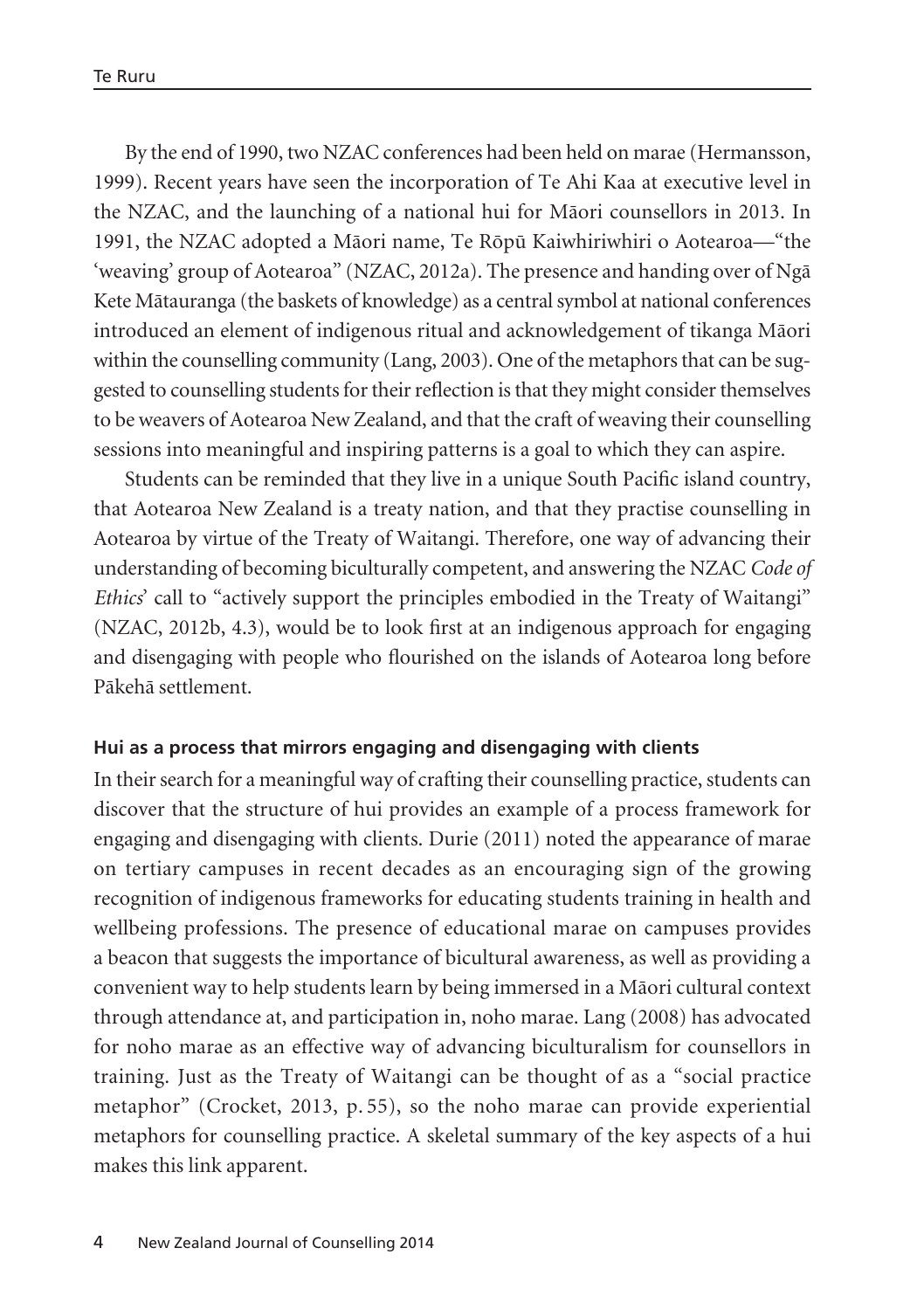# *Key elements of hui*

- } **Whakariteritenga:** The local people (mana whenua) make sure they are as knowledgeable as possible about the visiting party (manuhiri), and sufficiently resourced to host them in a way that upholds tikanga (customary Mäori procedures), local kawa (practices specific to mana whenua), and the highest level of hospitable and respectful welcome (manäkitanga). Hui take place on ancestral grounds (türanga waewae), the place of greatest mana and spirituality—an environment that heightens people's dignity.
- } **Te huihuing**ä **ki waho:** As manuhiri gather together outside a marae gate, mana whenua make further assessments of the visiting group, leaving the door of the meeting house open as a sign they are ready to host.
- $\blacktriangleright$  Te wero: A challenge is issued to manuhiri to ascertain their intent.
- $\blacktriangleright$  Te karanga: A call is issued to manuhiri incorporating a welcome to the visitors, and an acknowledgement of ancestors. The kaikaranga beckons manuhiri to move forward, providing safe passage for the physical and spiritual connection with manuhiri to begin.
- } **Haka pöwhiri:** Traditionally performed to ward off negative energies and ensure safe passage for manuhiri across the marae space to their seats. It likens the arrival of manuhiri to the safe arrival of a canoe.
- } **Ngä mihi, ngä whaikörero**: Formal speeches of welcome, greeting the house, acknowledging ancestors and the living, making whakapapa and regional connections, and naming the theme of the hui.
- } **Waiata:** Songs, especially traditional waiata, that support the substance of the speeches that have been given.
- } **Koha:** After a gift is placed on the marae by the final speaker for the manuhiri in acknowledgement of the mana whenua's hospitality, the kaikaranga acknowledges koha with a special waiata.
- } **Hariru and hongi:** In the first physical engagement of the hui, mana whenua and manuhiri press noses and foreheads, in recognition that both peoples are interrelated and part of the oneness of everything that exists. The hongi mingles the life force (mauri) of manuhiri and mana whenua.
- } **Häkari:** Manuhiri are invited to share food with mana whenua, which is both a physical expression of manäkitanga, and a sign that the tapu (specialness, safety, and separateness) surrounding manuhiri has been transformed to noa, the freedom of association of ordinary everyday living (Pere, 1991; Tauroa & Tauroa, 1986). Thus, both peoples become one family for the duration of the hui.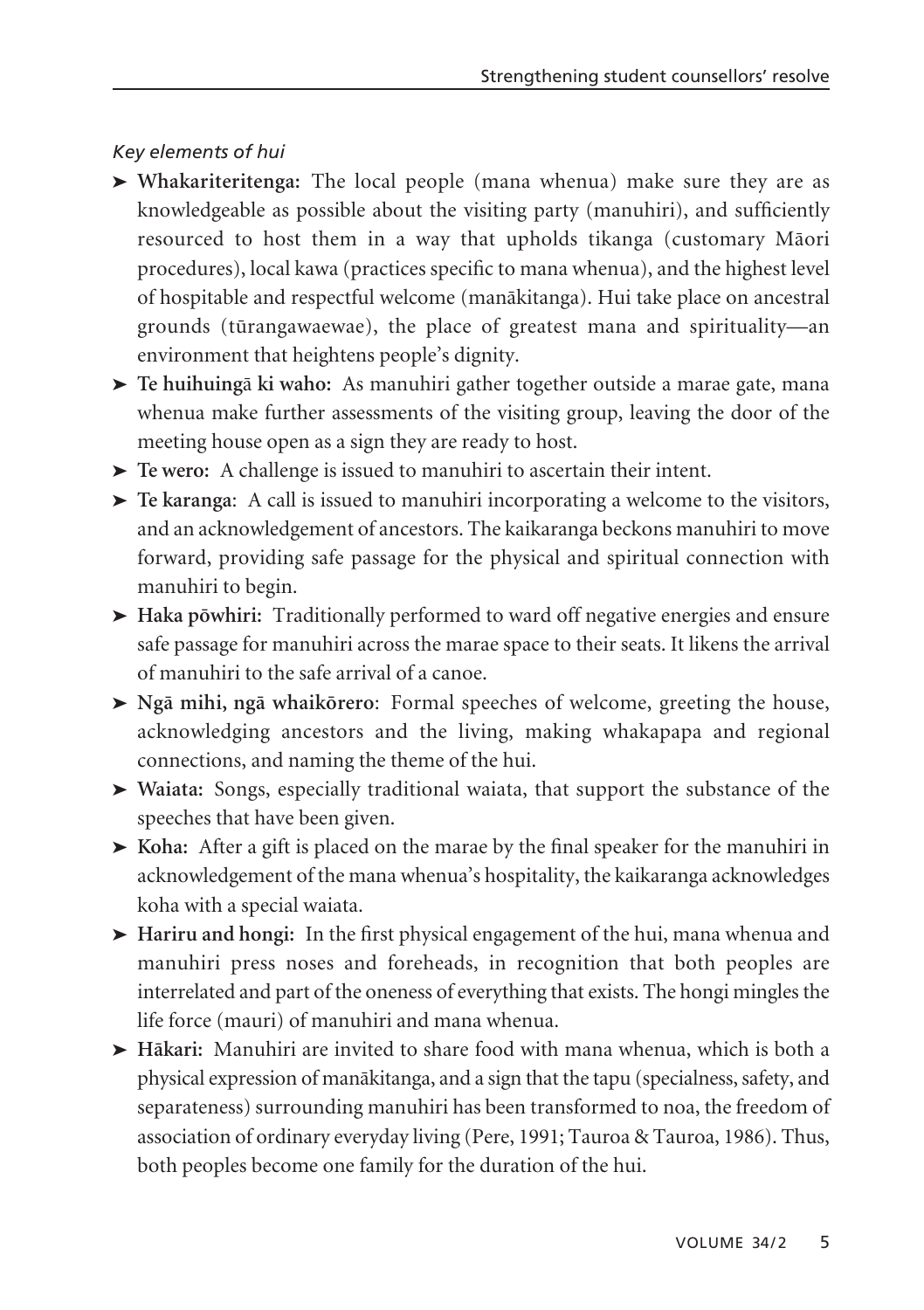- } **Whakawhanaungatanga:** An early gathering in the meeting house (wharenui or wharetipuna) to share greetings and whakapapa connections (mihimihi), subsequent meals, working, sleeping in the wharenui, having fun, entertaining, singing, sharing views (körero) and learning in relation to the theme of the hui, all help build familylike relationships, both kin and non-kin, as well as amplifying the gathering's mauri: "the force that binds the physical and spiritual realms into a single entity, and the divine spark that infuses all living things" (Warne, 2013, p. 37). At such gatherings, often people can also experience a deep longing (matemateaone) for their spiritual or ancestral home and for their own kin.
- } **Kaupapa:** The reason or purpose of the hui is made clear to participants at the beginning, and throughout the various hui activities.
- } **Karakia:** A practice of mindfulness during which the higher energies and skills necessary for the task at hand are invoked.
- $\triangleright$  **Poroporoaki:** A time for manuhiri to express gratitude, celebrate, and reflect on their experience and learning; a time to express appreciation for the manäkitanga extended by mana whenua. This is a time for manuhiri to take their leave and move back to everyday life, enriched and equipped for the continuing journey along life's path.

When effective preparation to participate as fully as possible in hui becomes a normal part of counsellor education, especially if that includes a noho marae, then the bicultural components in counselling programmes can be taught and experienced in an integrated fashion. One of the most useful developments in biculturalism in the New Zealand counselling community has been the NZAC's inclusion of a noho marae of at least one night in the prerequisites for membership. Attending and participating in a noho marae provides counselling students with an opportunity to notice that embedded in the structure of hui are all the elements of effectively engaging and disengaging with their clients.

## **A second New Zealand example**

Students can also look to process frameworks that have already been developed for counsellor education in New Zealand. Most counselling sessions, and counselling relationships, grow organically because of the huge number of personal and contextual variables. This development cannot be predetermined by some sort of stage model. Because they take place within relational contexts, counselling sessions tend to be spontaneous, emerging out of, and determined by, the quality of relating between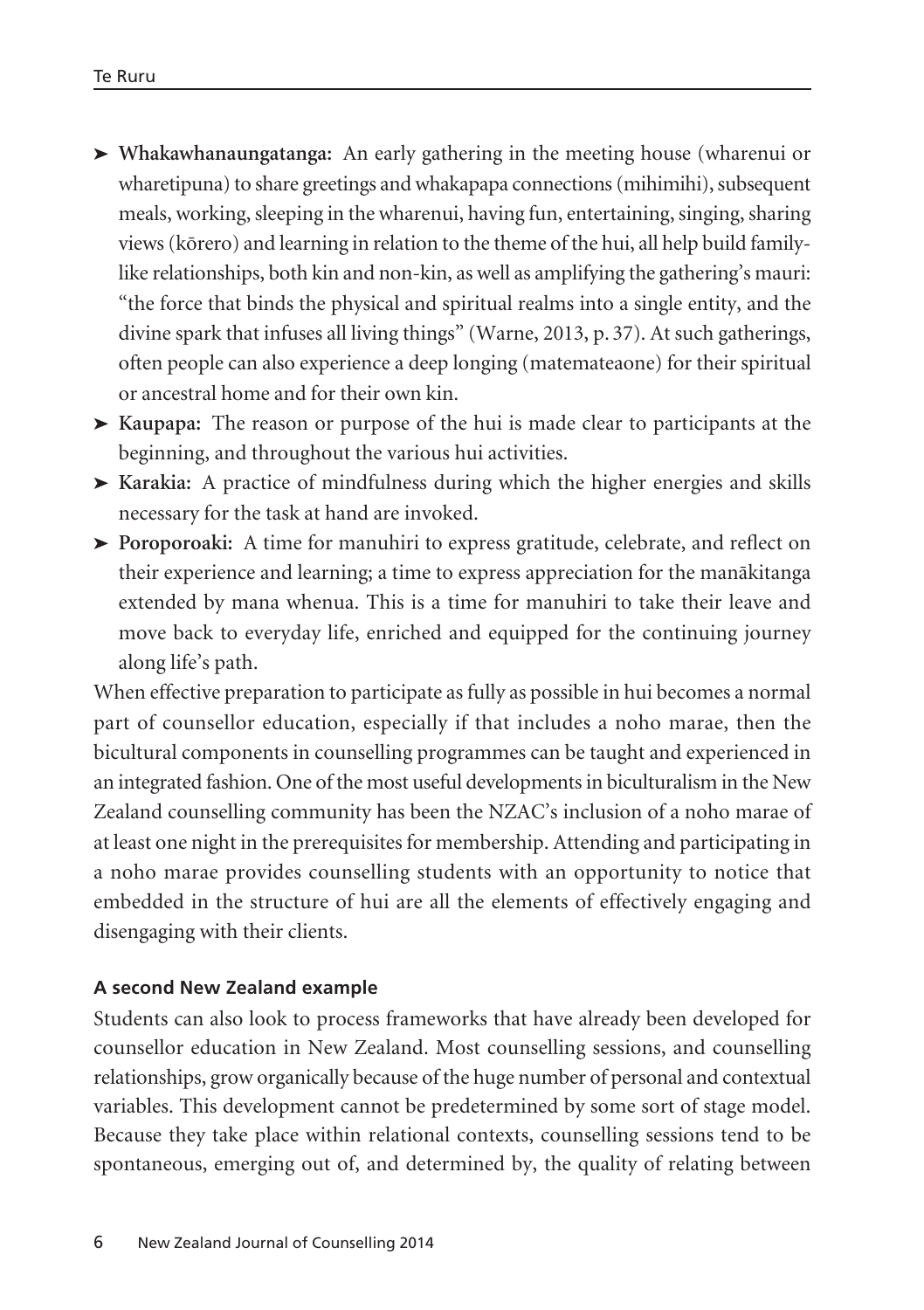counsellor and client. Nevertheless, even classical Rogerian theorists acknowledge that there is an identifiable structure or framework that holds such relating together and guides its purposefulness. Mearns and Thorne (2007) described the features of "beginnings," "middles," and "endings" (pp. 153–212). In their opinion, each has a qualitatively different energy and purpose. Counsellors are called to engage in different ways at each of these phases.

While the simple pattern of beginning, middle, and end makes good counselling sense, that structure alone is probably too minimal to support all the features of an effective counselling approach. Ivey, Ivey, and Simek-Morgan (1993) cautioned students that a comprehensive approach to therapy means paying attention not just to the application of micro-skills, but also to the other elements influencing their work, such as counsellors' world views, cultural awareness, research findings, ethical practice, and theoretical orientations. This expansion of the ecology of counselling practice demands more complex scaffolding for students than a classical Rogerian approach is able to provide.

Thomas Gordon, a colleague of Carl Rogers, was already focusing on applying a skills-based structure that gave practical expression to the client-centred approach (Te Ruru, 2003). In subsequent years, several researchers and practitioners attempted to develop Rogers' findings (Carkhuff, 1972; Carkhuff & Berenson, 1967; Egan, 1975; Truax & Carkhuff, 1967). Their aim was to achieve an integration of relationship qualities that form the core conditions of counselling, with specialised language and process elements that give counselling its effectiveness and purpose. The work of these researchers highlights the potential for a strong counselling presence, achieved through the communication of six core conditions as promulgated in the hypothesis developed by Carl Rogers (1957), to be enhanced by providing an effective structure, proven skills, and logical sequence: the integration of presence and process.

This new direction was based on research into effective skills utilised by proficient counsellors across a range of modalities. Rogers' core conditions were still considered necessary, but not necessarily sufficient. The evolution of several distinct strands of person-centred counselling gives witness to the value of an integrated approach. Tracing the development of three approaches to person-centred counselling, Gillon (2007) observed that in "experiential approaches…various strategies and techniques may be employed to assist a client contact (and process)" insights previously not in the client's conscious awareness (p. 61). Baker (2004, as cited in Gillon, 2007, p. 61) confirmed that "It is these aspects that differentiate experiential ways of working from classical person-centred therapy."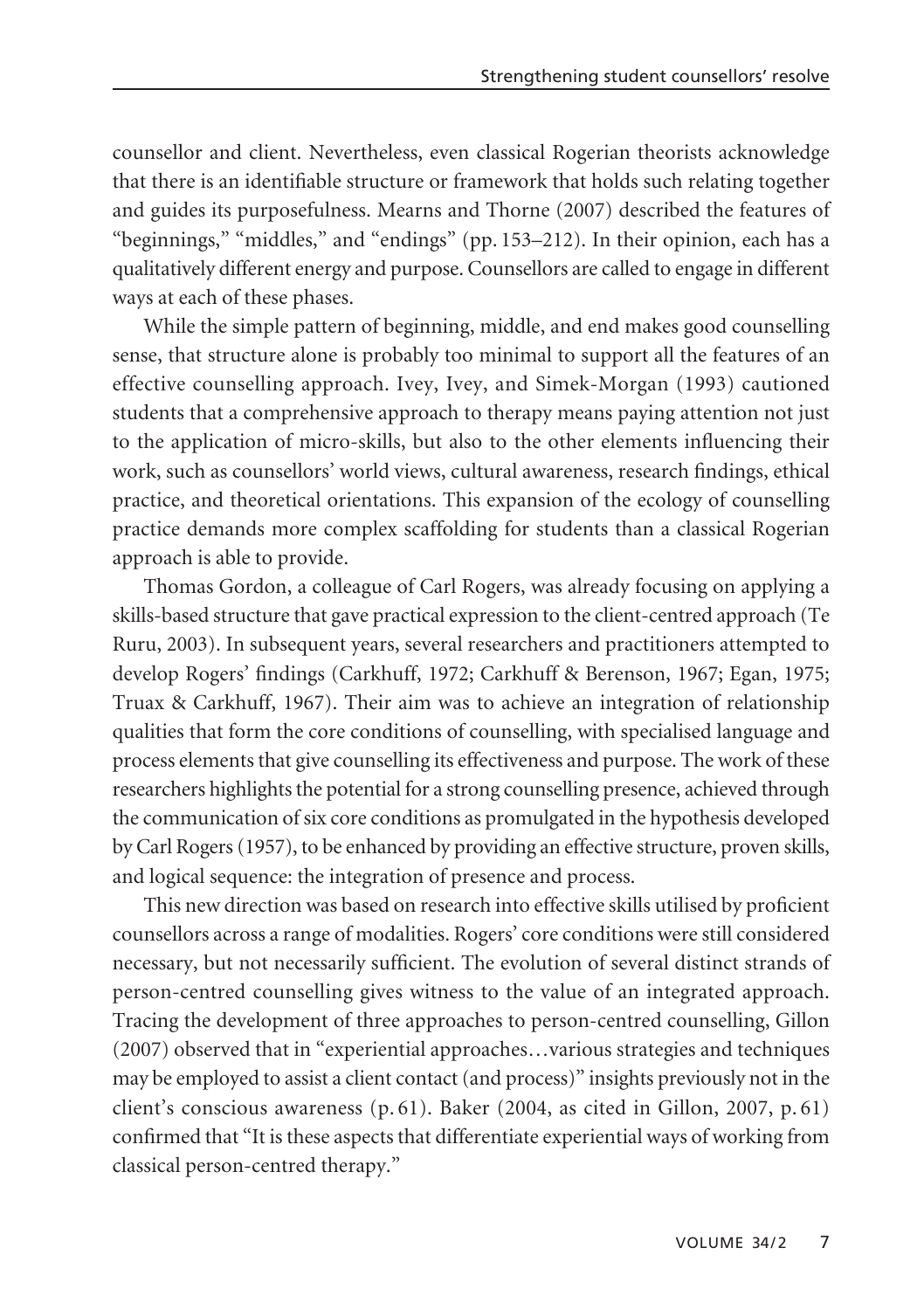One of the most valuable contributions to counsellor education in New Zealand was the development and introduction of a process framework that built on the work of Carkhuff and associates. Hermansson (1992) described a process framework that "has a distinctive synthesis of the various components that provides for a dynamic and integrated eclectism" (p. 9). This approach provided a breakthrough, because it not only suggested a logical sequence by which to progress a counselling experience, but also signalled a move away from modality-specific counsellor education. Hermansson (1992) held that "A versatile framework needs to be as atheoretical as possible if it is to accommodate the unique and varied characteristics of counsellors and clients" (p. 145). Hermansson outlined the key elements in a structure that has become known as the ARPI framework.

# *Key elements of the ARPI framework*

ARPI is the acronym used to identify the four main phases of the integrated approach proposed by Hermansson (1992).

- **► Attending** provides for various physical and verbal elements that promote the necessary rapport with the client, a pre-condition for clients to engage in the process of counselling.
- $\blacktriangleright$  **Responding** requires reflective responses to content and feeling, which provide both a sense of acceptance and understanding for a client and a willingness to begin to explore that content and/or feeling.
- **>** Personalising encourages deeper reflection on, and exploration and understanding of, clients' experiences in a way that leads to additional insights and meanings for clients.
- $\blacktriangleright$  Initiating involves supporting clients toward taking action to achieve desired changes in their lives, and may involve counsellors integrating skills, change techniques and approaches from various modalities.

This framework is not intended to be a stage model, or to be applied in a strictly sequential order; that would be tantamount to counselling by numbers. Counsellors need to be attending, responding, and personalising throughout a counselling session. However, in an overall sense, ARPI implies a definite shape and sequence to counselling by which students can begin to effectively craft their sessions in a purposeful way. Students can be encouraged to develop skills appropriate to each phase of the process, until they can hold an empathic counselling relationship *and* call on the appropriate experience, skills, and knowledge to pace clients and match their needs. For several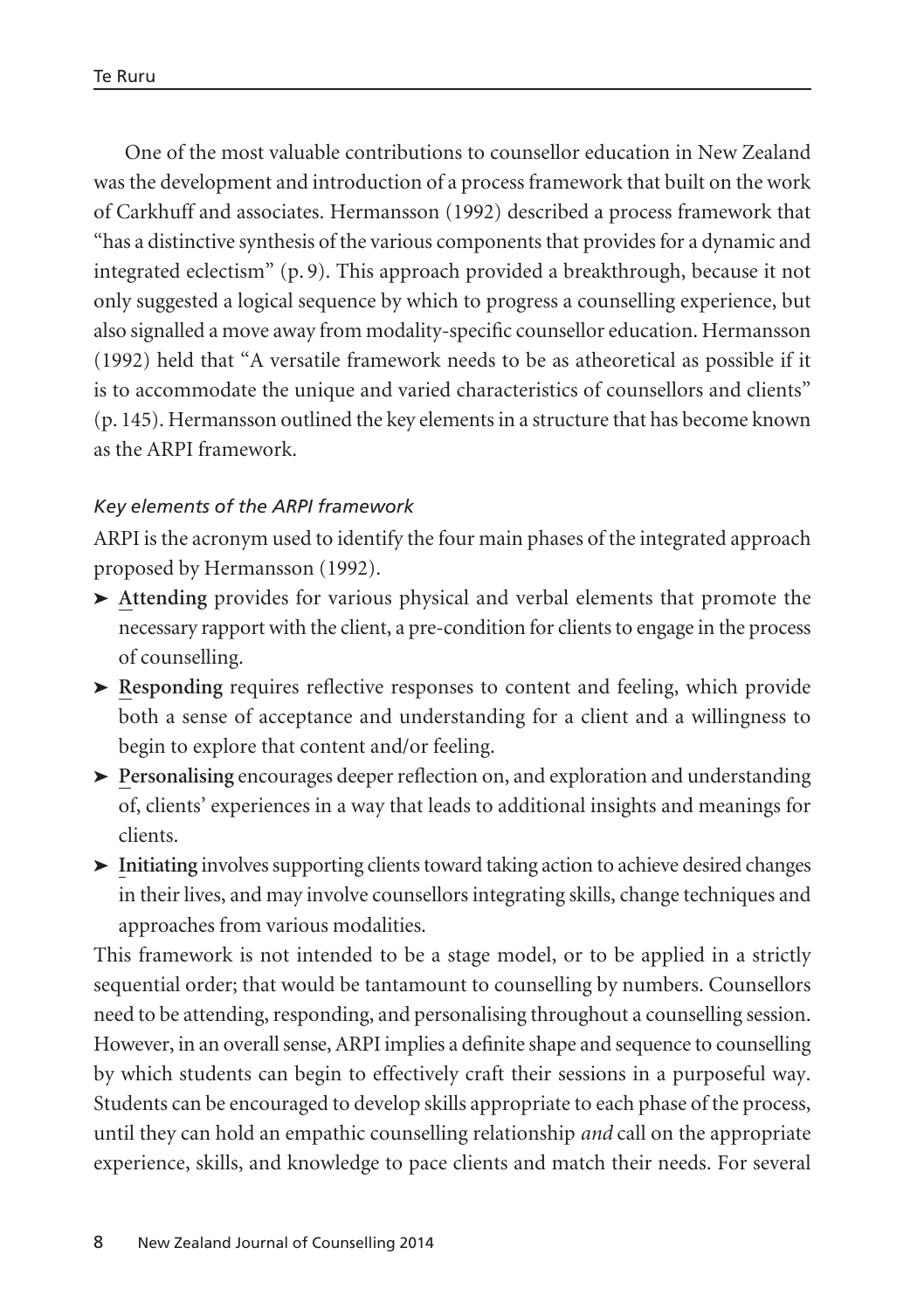decades, the ARPI process framework has been taught in various counsellor education programmes in New Zealand, such as those offered at Massey University in Palmerston North and Vision College in Christchurch.

In a subsequent edition of *Eclectic Counselling*, Hermansson and Webb (2009) highlighted the "home-made" quality of ARPI and described "its obvious 'kiwi' identity," claiming that "the umbrella of cultures we call 'Aotearoa/New Zealand' tends to favour the pragmatic and goal-oriented" (p. 9). Outcome research supports this view. In a meta-analysis of research eliciting clients' points of view, Manthei (2006) found that while clients appreciate warmth, understanding, and trust, they also highly value getting problems solved, and that "clients tend to prefer briefer counselling than do their counsellors" (p. 68).

ARPI provides a framework in which needs specific to any one client can be met precisely, in a timely manner and respectfully within a counselling relationship that has developed sufficient relational depth. "This perspective," maintained Hermansson and Webb (2009, p. 4), "lends itself more to an eclectic orientation, but one that has coherence, a flexible but meaningful integrational 'structure' that enables choices of intervention strategies to be focussed on the particular realities of those seeking assistance."

## **Strengthening students' resolve**

In 1993, another process framework for therapy that has excellent potential for scaffolding the counselling practice of students emerged in Aotearoa. A group of counsellors and NLP trainers in Christchurch, led by Richard Bolstad, Margot Hamblett and Bryan Royds, launched a training organisation that has become a world leader in its field (http://www.transformations.net.nz/). For over three decades, many counsellors in New Zealand have benefited from training provided by Transformations. Bolstad and Hamblett also contributed articles to the NZAC *Newsletter* (Bolstad & Hamblett, 1996, 2001a; Te Ruru, 2001b).

The original developers of NLP did not suggest a process framework for practitioners. However, by modelling their work, subsequent developers of NLP suggested how such a framework could be constructed. For James (1995, as cited in Bolstad, 2002) it was an evidence-based version of beginning, middle, and end, which he outlined as pre-test, intervention, and post-test. Another early developer of NLP insisted that "someone who uses the NLP methods exceptionally well has several ways of gathering all the different skills and techniques under a single overarching framework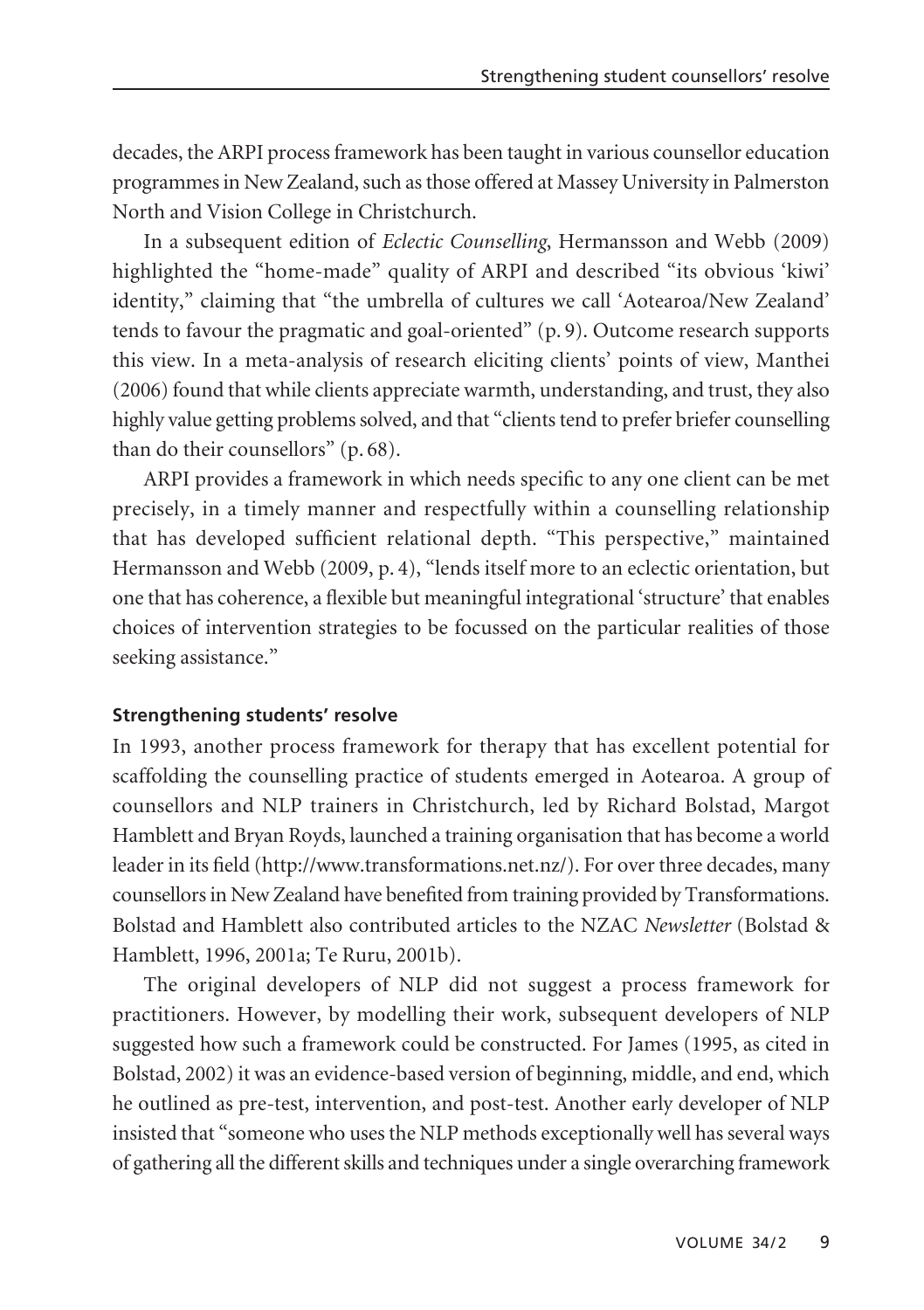of understanding" (Andreas, 1999, as cited in Bolstad, 2002, p. 8). One concern of Bolstad and his colleagues was to ensure that their trainees learned to integrate their new skills into an ethical, professional, and effective practice framework, rather than simply becoming quick-fix operators with a smart toolbox. Royds grouped all the known NLP skills, and attempted to identify how they might be used in a logical and sequential order. Bolstad has explained that in 1993 he expanded Royd's grouping to seven phases, and formalised it into a process framework that he called RESOLVE (Bolstad, 2008, personal communication).

Like ARPI, the acronym RESOLVE also serves as a mnemonic, as each letter identifies an aspect of the framework. This makes it easier for students to use, as each of the letters in the word "resolve" becomes a memory peg that helps them to check whether or not they are progressing their counselling sessions usefully and logically.

Furthermore, the word "resolve" suggests a respectful approach to the work of helping clients solve their own problems. A problem can be thought of as a solution that is not working; hence, the challenge that faces clients is to find a way to "re-solve" effectively. A host of other significances that resonate with the tasks of counselling also emerge. To resolve can involve breaking something down into its constituent parts to separate out or analyse. This is equivalent to the deconstructing that happens during the therapeutic process. Resolve can also mean making a firm and final decision about something. In this sense, a client's "resolve" that emerges from the counselling process can lead to generative action that has a firmness of purpose. Problems can be "dissolved," and less than useful states such as guilt and shame can be "absolved." Using the structure of RESOLVE as a process framework for counselling can assist student counsellors in their work of supporting clients to reach such outcomes.

## *The framework of RESOLVE*

Although the RESOLVE framework emerged out of a desire to apply an NLP approach to personal change in an intelligent, ethical, and efficacious manner, RESOLVE is not an NLP process in itself. It has no allegiance to a particular modality or discrete set of micro-skills. Furthermore, while this structure for counselling practice appears to be stepped, it is not intended to be a stage model; counselling sessions are rarely that predictable. The following framework is intended to sequence counselling practice, both for individual sessions and for entire counselling relationships, in the most logical and effective order.

} **Resourceful state:** Research supports the claim that counsellors who are functioning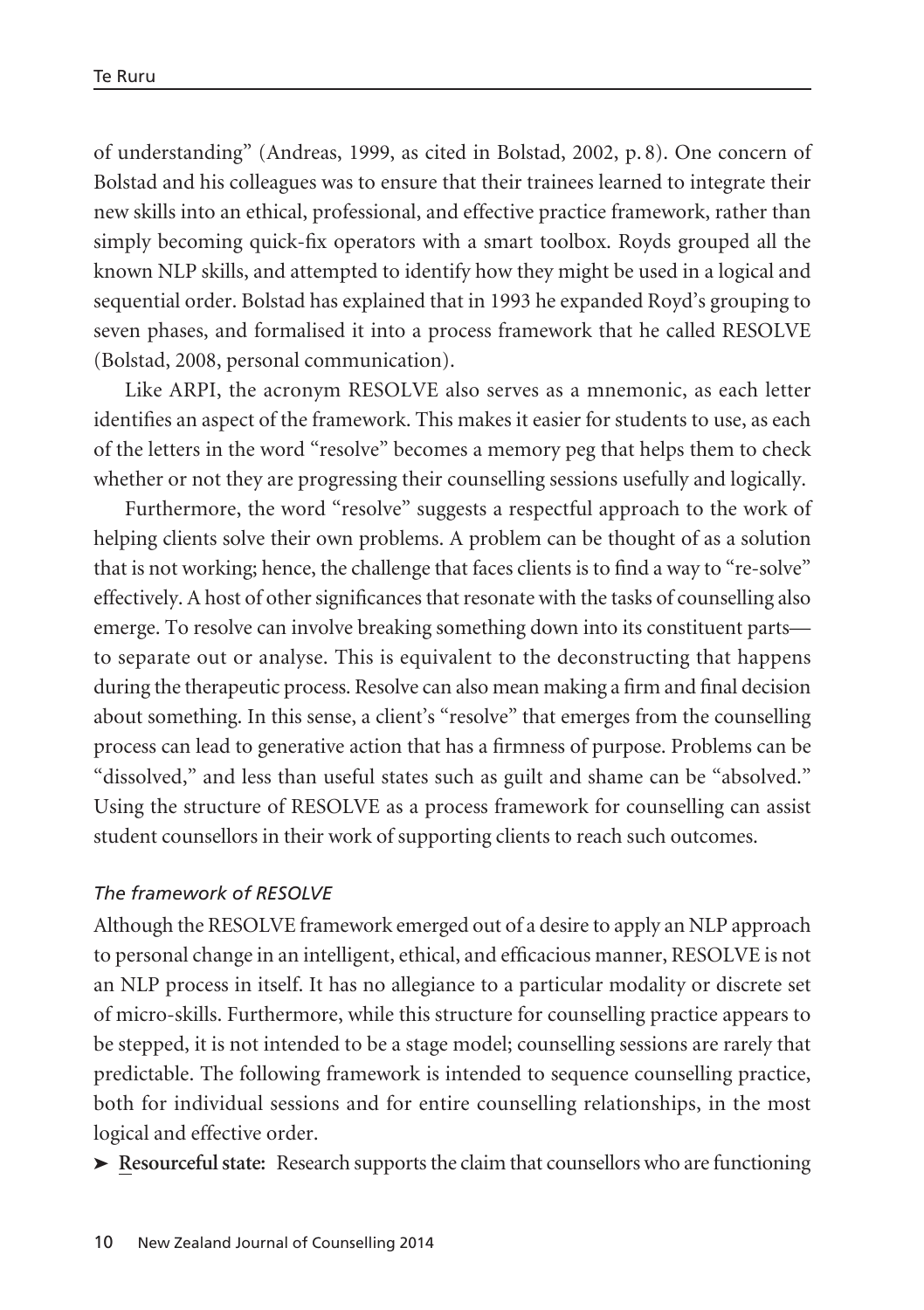well as human beings are able to assist their clients to function well (Carkhuff & Berenson, 1967). Therefore counsellors need to be in a resourceful state, feeling confident and competent, before they start their work. The NZAC *Code of Ethics* also calls counsellors to practise within their scope of competence, and to determine whether or not they are the appropriate person for the task  $(4.8 \& 5.3)$ .

- } **Establish rapport:** Effective counselling presupposes an ability to communicate with clients in a way that makes sense in their model of the world. Counselling begins to be useful when counsellors first join clients' realities, and communicate verbally and non-verbally in a way that allows clients to feel understood and accepted.
- } **Specify an outcome:** Counsellors need to know why they are being hired. Therefore, eliciting clients' desired outcomes in sensory-specific terms allows counsellors to be clear about what they can offer clients, and clients to know exactly what might be involved in achieving their desired outcomes. This phase also provides counsellors with the opportunity to check how much of those outcomes their clients have already achieved; this is equivalent to the pre-test stage in a scientific approach.
- } **Open up a client's model of the world:** Once a counsellor has been invited into a client's inscape, the heart of counselling practice involves companioning clients in ways that enable a collaborative exploration of limiting beliefs and behaviours, recognition of challenging emotional responses the client is experiencing (Cooper, 2013), and what additional choices and changes might be possible now and in the future.
- $\blacktriangleright$  **Leading:** Sometimes counsellors are called to assist a client in reaching his or her outcome by respectfully facilitating a particular intervention, which may be a simple visualisation, teaching a communication skill, or a more complex therapeutic intervention.
- } **Verify change:** Both counsellors and clients need some evidence that the counselling experience has been effective. In this phase, counsellors are helping clients to identify how the work has helped them move closer to their desired outcome. This could be thought of as the post-test phase.
- $\blacktriangleright$  **Ecological exit:** This last phase requires counsellors to help clients draw together the learnings and benefits of their counselling experience, recognise their own strengths, celebrate and acknowledge the achievements and the changes they have made, and ensure that they are returning to their lives outside the counselling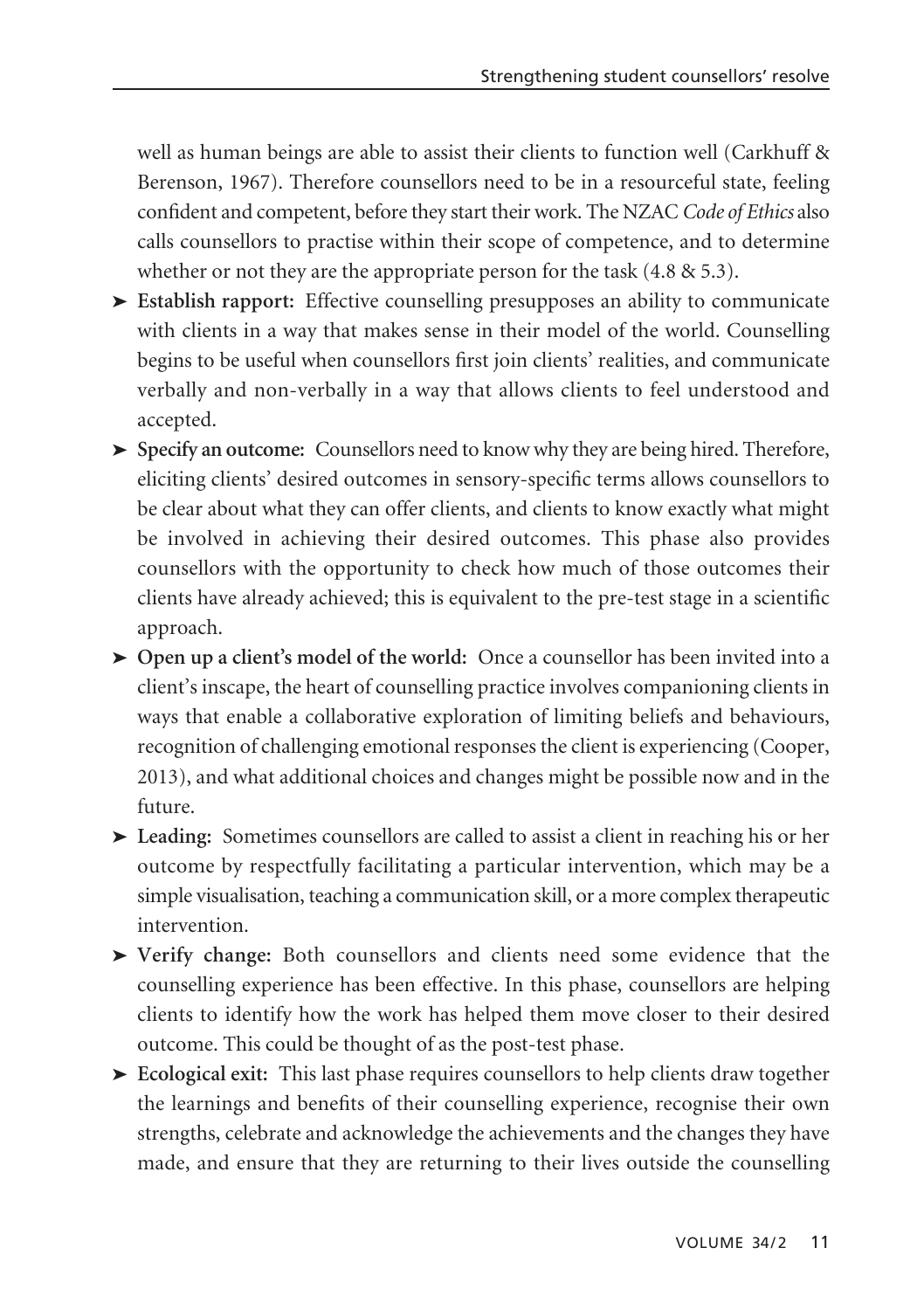room affirmed, safe, expectant, and aware of how to apply new skills and learnings effectively and safely in the future.

Learning to design their counselling practice within this process framework means that students are less likely to be preoccupied with micro-skills and techniques particular to one modality, and more likely to be crafting their practice in an integrated, professional, effective, and ethical manner. "In fact," wrote Bolstad (2002), "each step of the RESOLVE model is equally significant in the achievement of change. The steps overlap and reinforce each other, forming a system that increases the chances of success dramatically" (p. 11). Richard Bolstad and others have written extensively about the RESOLVE framework (Bolstad, 2002, 2004; Bolstad & Hamblett, 2001b; Hall et al., 2001).

### *RESOLVE as a synthesis of all three frameworks*

There is an additional and convincing reason that points to RESOLVE as an effective practice framework for student counsellors in New Zealand. Not only is RESOLVE based on best practice for counsellors, but it can also include elements of the ARPI framework, as well as mirroring elements of the structure of hui. This means that counselling students in Aotearoa New Zealand have available a process framework for practice that has emerged as a credible piece of southern theory and also mirrors a way of engaging and disengaging with people that is indigenous to this country. Students can begin to integrate a meaningful understanding of biculturalism into the very heart of their counselling practice at an early stage of their formation as counsellors.

Furthermore, the RESOLVE framework may also provide a template for planning and delivering counsellor education programmes. Over a period of several years between 2005 and 2012, with the permission and support of Richard Bolstad, the RESOLVE framework was used with counselling students enrolled in the Diploma in Counselling (L6) programme at the Christchurch Polytechnic Institute of Technology (CPIT). Although specific research into the efficacy of RESOLVE as a process framework for counselling remains to be done, anecdotal feedback provided by counselling students, and counsellors in supervision early in their counselling experience, suggests that the RESOLVE framework does support the growth of counselling proficiency. It also provides a sure footing from which students can launch their counselling practice, both in relation to crafting individual sessions and in managing counselling relationships over the duration of a client's counselling. A comparison of all three frameworks is charted in Table 1.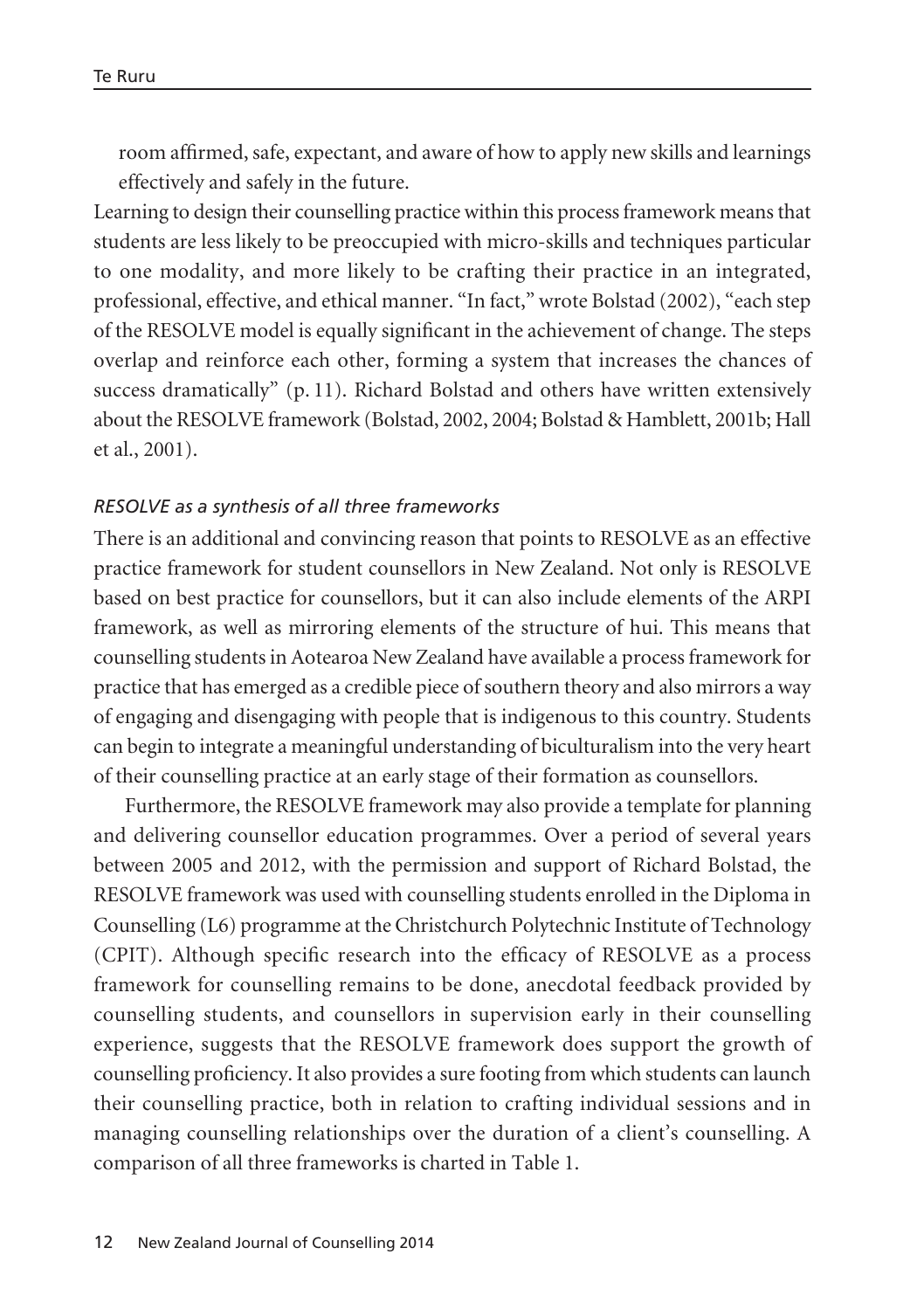|  | Table 1. Comparison of the RESOLVE, ARPI and hui process frameworks. |  |  |
|--|----------------------------------------------------------------------|--|--|
|  |                                                                      |  |  |

| <b>MNEMONIC</b>                                           | <b>RESOLVE</b>                                                                                                                                                                                                                                                                                                                                                                                                                                                                                                            | <b>ARPI</b>                              | HUI                                                                                               |
|-----------------------------------------------------------|---------------------------------------------------------------------------------------------------------------------------------------------------------------------------------------------------------------------------------------------------------------------------------------------------------------------------------------------------------------------------------------------------------------------------------------------------------------------------------------------------------------------------|------------------------------------------|---------------------------------------------------------------------------------------------------|
| R<br>Resourceful<br>state<br>for the<br>counsellor        | Actively maintain physical, mental, emotional<br>& spiritual wellbeing.<br>Know your own level of competence.<br>Make effective use of supervision.<br>Attend to professional development.<br>Be in a resourceful state when clients arrive.<br>Prepare a warm, inviting & energising space<br>for counselling sessions.<br>Develop ethical & professional competency.                                                                                                                                                    |                                          | Whakariteritenga<br>Te huihuingā ki<br>waho<br>Karakia                                            |
| Е<br><b>Establish</b><br>client-<br>counsellor<br>rapport | Engage with clients in a culturally appropriate<br>manner.<br>Communicate warmth, understanding,<br>acceptance & genuineness.<br>Develop a sense of shared understanding;<br>generate rapport in depth.<br>Introduce yourself & explain clearly how you<br>work & what you can offer.<br>Collaborate with clients to reach clear<br>agreements & fully informed consent.<br>Create useful and positive expectations of<br>counselling.                                                                                    | Attending<br>Responding                  | Te karanga<br>Haka põwhiri<br>Ngā mihi, ngā<br>whaikōrero<br>Koha<br>Hariru and hongi<br>Hākari   |
| S<br><b>Specify</b><br>client's<br>desired<br>outcome     | Maintain rapport & pace client accurately.<br>Help client talk about what they want from<br>counselling.<br>Assist client to construct powerful & sensory-<br>specific internal representations of their<br>desired outcome.<br>Explain how you can best support the client to<br>achieve their desired outcome.<br>Assess client's motivation for achieving their<br>desired outcome safely.                                                                                                                             | Attending<br>Responding                  | Te wero<br>Kaupapa<br>Karakia<br>Körero                                                           |
| Open up<br>client's<br>model of<br>the world              | Pace clients accurately. Maintain rapport &<br>continue building relational depth.<br>Facilitate clients to tell their stories &<br>personalise their experience; foster an<br>internal frame of reference.<br>Work from the role of "companion & fellow<br>traveller." Work out of a sense of respectful<br>curiosity.<br>Offer empathic reflections & weave useful<br>open questions onto the end of them.<br>Use hope-inspiring reflections & open<br>questions that presuppose client strengths &<br>positive values. | Attending<br>Responding<br>Personalising | Kaupapa<br>Karakia<br>Waiata<br>Körero<br>Whakawhanau-<br>ngatanga<br>continued on following page |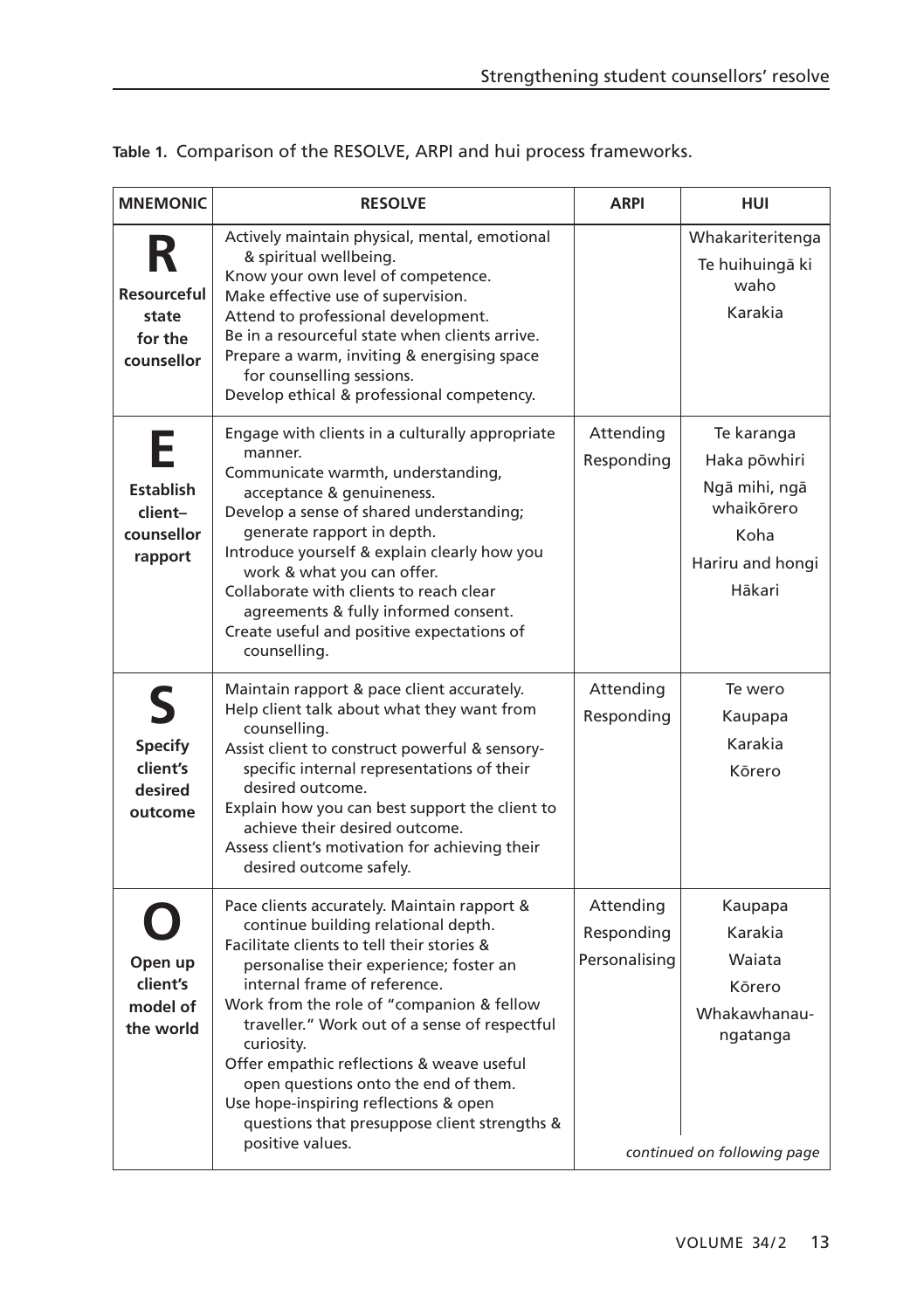#### *continued from previous page*

| <b>MNEMONIC</b>                           | <b>RESOLVE</b>                                                                                                                                                                                                                                                                                                                                                                                                                                                                                                                                                                                                     | <b>ARPI</b>                           | HUI                                                                |
|-------------------------------------------|--------------------------------------------------------------------------------------------------------------------------------------------------------------------------------------------------------------------------------------------------------------------------------------------------------------------------------------------------------------------------------------------------------------------------------------------------------------------------------------------------------------------------------------------------------------------------------------------------------------------|---------------------------------------|--------------------------------------------------------------------|
|                                           | Help clients notice their less than useful<br>assumptions, beliefs, behaviours, and<br>challenging emotions.<br>Help clients develop a sense of possibility and<br>expanded range of choices.                                                                                                                                                                                                                                                                                                                                                                                                                      |                                       |                                                                    |
| Lead to<br>client's<br>desired<br>outcome | Pace clients accurately. Maintain rapport &<br>continue building relational depth.<br>Use appropriate therapeutic interventions that<br>assist clients to move toward their desired<br>outcomes.<br>Teach clients new skills that will help them<br>move closer to their desired outcomes.<br>Coach clients to practise new skills & beliefs<br>that will help them move closer to desired<br>states & outcomes.<br>Amplify clients' positive states & encourage &<br>affirm progress toward their desired<br>outcomes.<br>Offer appropriate & useful information that<br>can help clients to resource themselves. | Attending<br>Responding<br>Initiating | Karakia<br>Whakawhanau-<br>ngatanga<br>Te wero<br>Körero<br>Waiata |
| Verify<br>change                          | Maintain rapport & pace clients accurately.<br>Help clients notice changes they have made.<br>Assess the amount of shift toward their<br>desired outcome.<br>Elicit clients' learning about themselves and<br>others. Compliment and affirm clients'<br>progress.<br>Join clients in celebrating and fully enjoying<br>the changes & achievements they have<br>made.                                                                                                                                                                                                                                               |                                       | Poroporoaki<br>Waiata<br>Whakawhanau-<br>ngatanga                  |
| Ecological<br>exit                        | Help clients to be aware of personal & social<br>consequences of their change, and to test<br>success safely.<br>Help clients to notice their strengths &<br>qualities that will support them maintaining<br>changes & achievements.<br>Futurepace clients by rehearsing them through<br>future events with their new skills &<br>awareness.<br>Remind clients of information, resources &<br>people that will support their changed<br>beliefs and behaviours.<br>Develop rituals to celebrate clients'<br>achievements & leave the door open for<br>future counselling support.                                  |                                       | Poroporoaki<br>Karakia<br>Waiata                                   |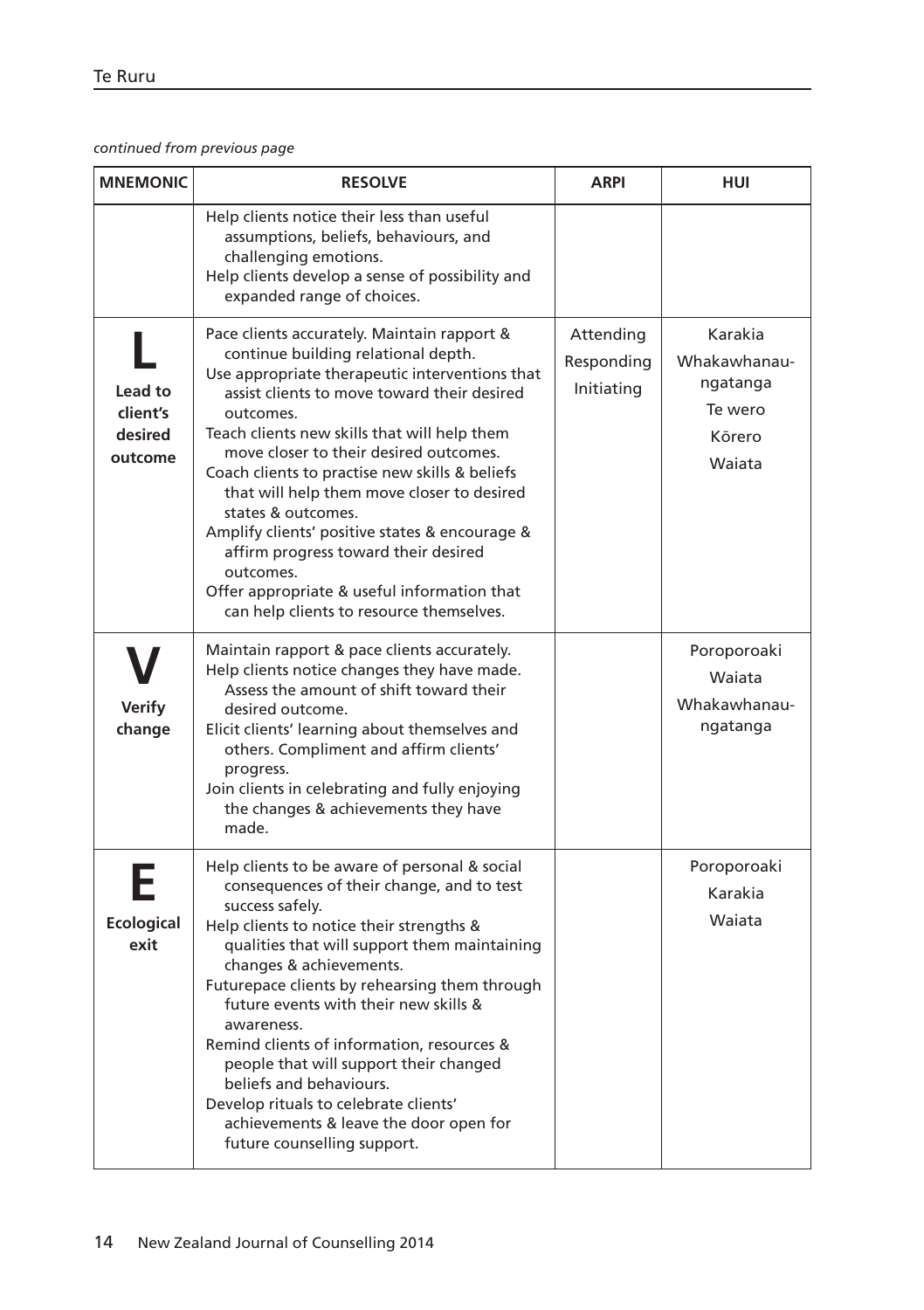## **Summary**

Counsellor educators in Aotearoa New Zealand can benefit from their students' feedback. Students' experiences on placement can provide useful indicators that may help in the design of effective process frameworks for scaffolding counselling practice in the early stages of students' formation. Process frameworks are more likely to be efficacious when they are sourced from, and model, approaches to supporting health and wellbeing that are indigenous to Aotearoa New Zealand. The process framework known as RESOLVE, developed by Richard Bolstad, offers great potential for supporting counselling students to begin crafting their practice in a professional, ethical, effective, and bicultural manner. The RESOLVE process framework has a structure that is comprehensive, integrated, and supports best practice. It could even form a template for developing counsellor education programmes. Furthermore, embedded in its structure are the elements of the hui process, and this allows for the integration of bicultural elements in a seamless fashion, rather than treating them as elements extrinsic to counsellor education, added on to satisfy current counselling correctness. Although anecdotal evidence from student counsellors indicates the usefulness of the RESOLVE framework, its efficacy remains to be confirmed by research.

## References

- Bird, J. (2004). *Talk that sings: Therapy in a new linguistic key*. Auckland, New Zealand: Edge Press.
- Bolstad, R. (2002). *Resolve: A new model of therapy.* Bancyfelin, England: Crown House.
- Bolstad, R. (2004). *Transforming communication: Leading-edge professional and personal skills* (2nd ed.). Auckland, New Zealand: Pearson.
- Bolstad, R., & Hamblett, M. (1996). Brief therapy: Some research. *NZAC Newsletter, 16*(5), 48– 41.
- Bolstad, R., & Hamblett, M. (2001a). The advantage of being human. *NZAC Newsletter 22*(2), 43–45.
- Bolstad, R., & Hamblett, M. (2001b, February 22). The RESOLVE model revisited. *Trancescript 22*, 33–49.
- Carkhuff, R. (1972). *The art of helping.* Amherst, MA: HRD Press.
- Carkhuff, R., & Berenson, B. (1967). *Beyond counseling and therapy*. New York, NY: Holt, Rinehart & Winston.
- Connell, R. (2007). *Southern theory: The global dynamics of knowledge in social science*. Crow's Nest, Australia: Allen & Unwin.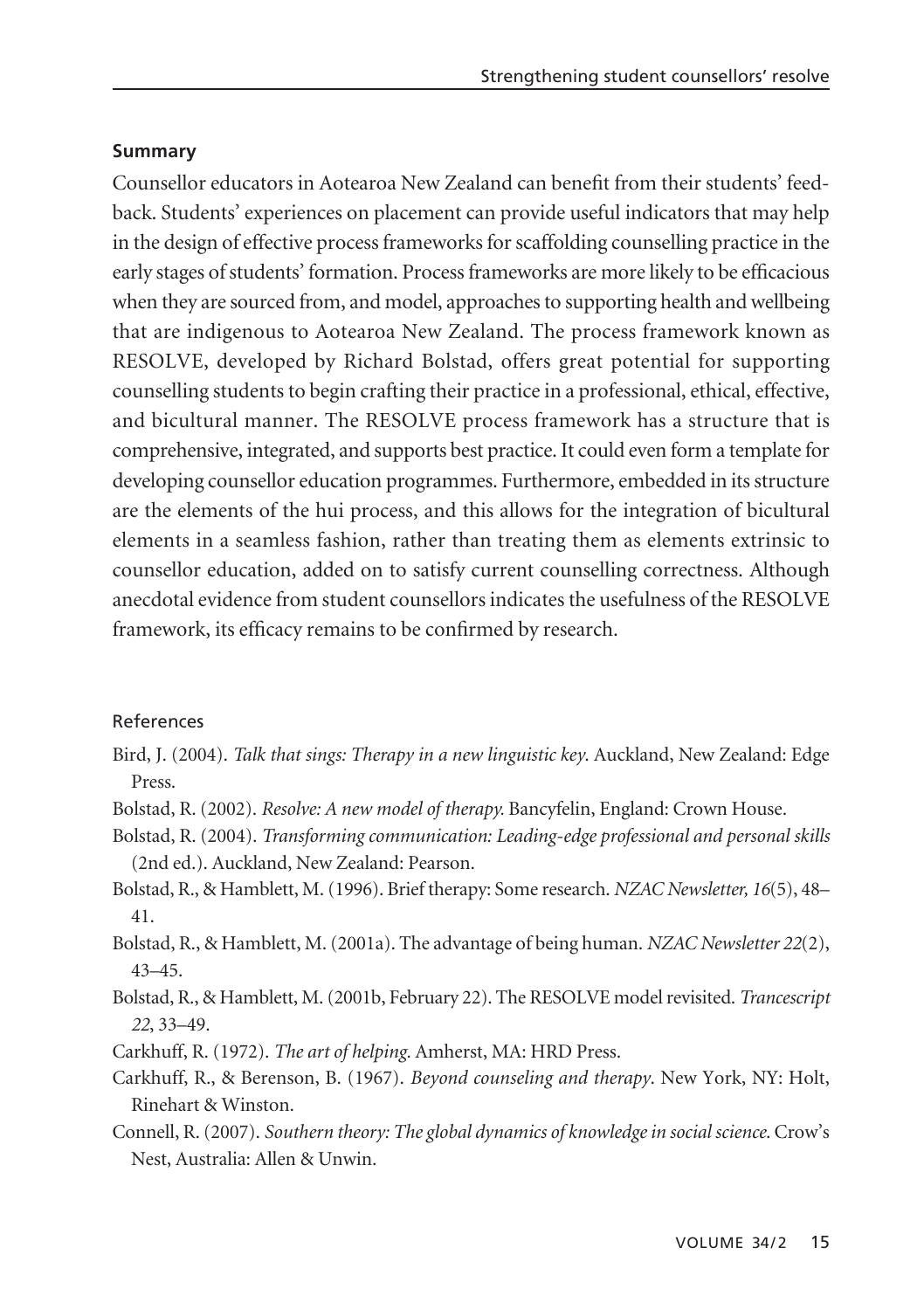- Cooper, I. (2013). *Making emotions meaningful: And feeling your way to wellbeing*. Oxford, New Zealand: Author.
- Crocket, A. (2013). Exploring the meaning of the Treaty of Waitangi for counselling. *New Zealand Journal of Counselling 33*(1), 54–67.
- Crocket, K., Agee, M., & Cornforth, S. (Eds.) (2011). *Ethics in practice: A guide for counsellors.* Wellington, New Zealand: Dunmore.

de Shazer, S. (1988). *Clues: Investigating solutions in brief therapy.* New York, NY: W. W. Norton.

Doherty, W. (2012). *Healing clients one brick at a time*. Retrieved from http://www. psychotherapynetworker.org/magazine/recentissues/2012-aeptember/item/1795-therapyas-craft, on 31 January, 2014.

Durie, M. (1985). *Counselling Mäori clients*. Keynote address by Dr Mason Durie to the NZCGA Annual Conference, Palmerston North, May 1985. A transcription made by Transformations International Training & Consulting, with permission.

Durie, M. (2011). *Nga tini whetu: Navigating Maori futures.* Wellington, New Zealand: Huia.

Egan, G. (1975). *The skilled helper: A systematic approach to effective helping*. Monterey, CA: Brooks/Cole.

Gillon, E. (2007). *Person-Centred counselling psychology*. London, England: Sage.

Hall, M., Bodenhamer, B., Bolstad, R., & Hamblett, M. (2001). *The structure of personality: Modeling "personality" using NLP and Neuro-Semantics*. Bancyfelin, England: Crown House.

Herbert, A. (2002). Bicultural partnerships in clinical training and practice in Aotearoa/New Zealand. *New Zealand Journal of Psychology, 31*(2), 110–116.

Hermansson, G. (1992). *Eclectic counselling: Working with an integrated model*. Palmerston North, New Zealand: HW Associates.

Hermansson, G. (1999). *Pieces of silver: Twenty five years of the New Zealand Counselling & Guidance Association/New Zealand Association of Counsellors*. Hamilton, New Zealand: New Zealand Association of Counsellors.

Hermansson, G., & Webb, S. (2009). *Eclectic counselling: Working with an integrated model* (3rd ed.). Palmerston North, New Zealand: Inside Out Books.

- Ivey, A., Ivey, M., & Simek-Morgan, L. (1993). *Counseling and psychology: A multicultural perspective* (3rd ed.). Boston, MA: Allyn & Bacon.
- Lang, S. (2003, June). Nga kete matauranga the baskets of knowledge: An examination of the warp and weft of biculturalism in action. *NZAC Newsletter, 24*(1), 7–12.
- Lang, S. (2008). Maoritanga and the training of counsellors. *New Zealand Journal of Adult Learning, 27*(1), 33–42.
- Ludbrook, R. (2012). *Counselling and the law: A New Zealand guide*(2nd ed.). Wellington, New Zealand: Dunmore.
- Manthei, R. (1997). *Counselling: The skills of finding solutions to problems*. Auckland, New Zealand: Longman.
- Manthei, R. (2006). What can clients tell us about seeking counselling and their experience of it? *New Zealand Journal of Counselling, 26*(4), 59–75.